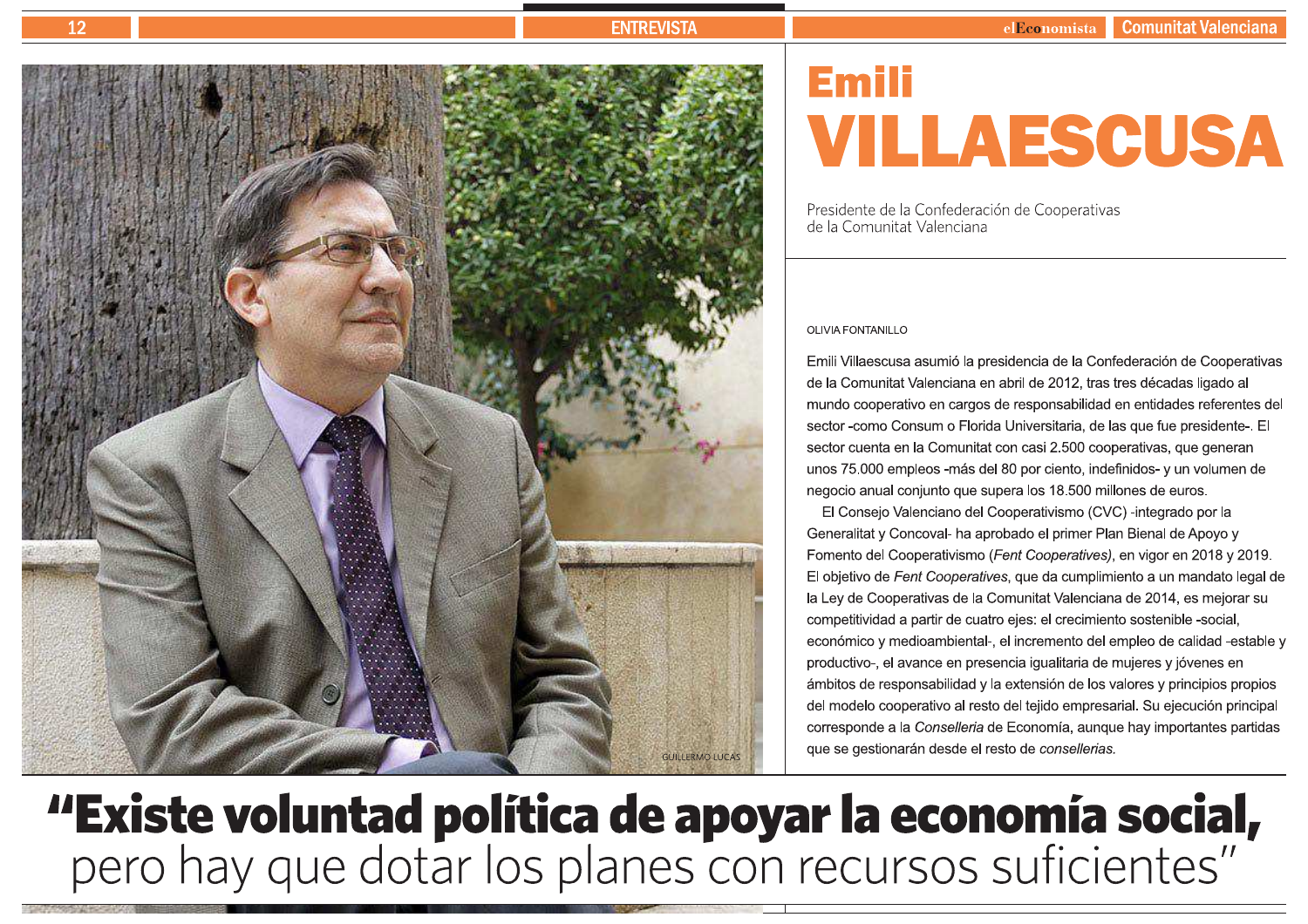# **ENTREVISTA**

### **Comunitat Valenciana** elEconomista

¿Qué supone para el sector cooperativo la aprobación del Plan Bienal? Hemos sido capaces, en el marco del Conseio Valenciano de Cooperativismo -órgano con participación pública y privada- de plantear una serie de ejes, objetivos estratégicos y actuaciones concretas. Ahora hay que dotarlo con los medios y recursos suficientes. Se trata de un plan transversal, porque la acción de las cooperativas no afecta solo a Economía, sino al conjunto de consellerías. Es fruto de un gran trabajo interno de todo nuestro equipo técnico y los de las consellerias. Tenía que ser útil, y lo es, para mejorar la competitividad de las entidades e impulsar el desarrollo del sector. Se han incluido seis ejes: desarrollo empresarial sostenible, societario, financiación, promoción y fomento del cooperativismo, consolidación institucional y diálogo social y empleo y desarrollo territorial. Creemos que el crecimiento debe abordarse siempre desde la perspectiva de la cohesión social y la sostenibilidad; preferimos hablar de desarrollo que de crecimiento. El gran reto es que los principios y valores que sustentan el mundo cooperativo formen parten del conjunto de la sociedad y del tejido empresarial. Si fuesen integrados por el conjunto de los agentes económicos, mejoraría mucho nuestra sociedad. Tenemos que enfocar la actividad económica a lograr, alcanzar los Objetivos de Desarrollo (ODS), porque la pobreza y la exclusión están en todos los lados. Se puede construir un mundo mejor a través de la actividad económica. El plan bienal se alinea con otros proyectos impulsados por el Consell, como la estrategia de Transformación del Modelo Económico, el RIS3, el programa de Desarrollo Rural, la Estrategia Territorial o el compromiso con la Agenda 2030 para el Desarrollo Sostenible. Se hará un seguimiento semestral y se revisará cada dos años, introduciéndose nuevos objetivos, iniciativas y actuaciones.

# ¿Tienen garantías de financiación para dar cumplimiento a las estrategias y actuaciones definidas en el nuevo plan?

Ambas partes compartimos una coincidencia plena en el discurso. El cooperativismo se ha contemplado, desde el principio, como elemento clave para apoyar la recuperación y en la transformación del modelo productivo, hacia un sistema más eficiente, sostenible, sustentado en un compromiso con los valores éticos, con el medio ambiente y las personas, que genere una mayor cohesión social. Ha habido voluntad política y se nos ha dado participación activa. Pero ha habido factores, como la infrafinanciación, que han dificultado que se puedan llevar a cabo los planteamientos. Los recursos son muy limitados y hay que dar cobertura a los servicios básicos; para el



# "En la crisis, las cooperativas han aguantado mejor y han retenido más empleo"

"Buscamos el desarrollo sobre las bases de la cohesión social y sostenibilidad"

"El diálogo social debe incorporar a cooperativas, autónomos y otros agentes" resto, queda muy poco. Los presupuestos no han acompañado a esa voluntad política, aunque sí es cierto que han ido creciendo. En 2017, el presupuesto público directo para el mundo cooperativo ha crecido un 50 por ciento -hasta 6,3 millones de euros- y para 2018 se plantea un incremento del 20 por ciento. Además, en los dos últimos años se han pagado los problemas burocráticos y administrativos que se venían arrastrando. Una cosa son los presupuestos, y otra la ejecución. Este año se ha hecho mucho mejor que en 2016 -cuando se quedaron sin adjudicar gran parte de las ayudas previstas-, pero aún hay convocatorias pendientes de resolver. Se nos ha dicho que es algo inminente. Hay que mejorar mucho la financiación y mucho la gestión. El Gobierno del tripartito es consciente.

# Las cooperativas han demostrado su fortaleza en los peores años de la crisis y el sector vive un momento dulce.

Estamos en el buen camino, generando empleo neto positivo. Por las propias características de las cooperativas, se trata, en su gran mayoría, de empleo estable y a tipo completo. La actividad económica, en general, en la Comunitat Valenciana está registrando una evolución positiva. En tiempos de crisis, el mundo cooperativo -y la economía social, en general- aquanta mejor -en la última crisis, la destrucción de empleo fue diez puntos menos que en otro tipo de empresas-y, en tiempos de recuperación, participa de los crecimientos. Además, en los últimos años, nos estamos consolidando como un agente social reconocido en la interlocución tanto con la Administración como con el resto de actores, como la patronal (CEV) y los sindicatos. Creemos que hay que dar un paso más en el diálogo social, que implique a las cooperativas, los autónomos y otros agentes.

# La reforma de la ley de contratos públicos pone en valor a las entidades de la economía social. ¿Qué impacto real se espera en el sector?

La patronal nacional del sector (Cepes) ha participado en la elaboración de la nueva ley de contratos del sector público, para poner en valor la economía social dentro de las cláusulas. Sólo para presentarte a un concurso, se pide, en muchos casos, unos niveles de solvencia que, por las características del sector, suponen una barrera de entrada, ya que, ni los tenemos, ni los podemos tener. Estamos viendo cambios importantes. Por ejemplo, en el caso de la Comunitat Valenciana, se han licitado grandes contratos por lotes -como en el caso de suministros energéticos-, lo que ha permitido a las cooperativas eléctricas participar en las subastas, por primera vez. Otro

13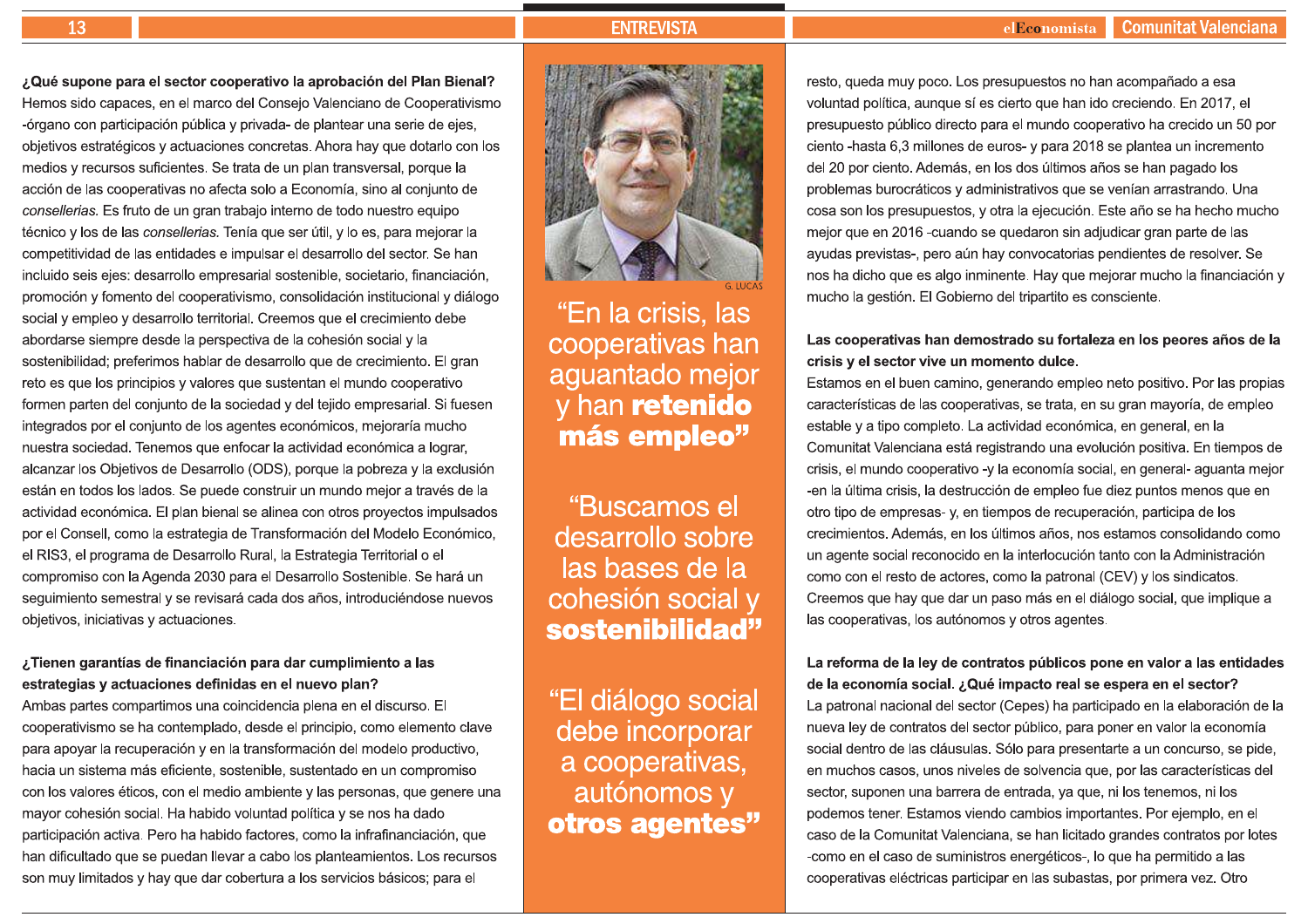# 14

# **ENTREVISTA**



ámbito en el que se están abriendo las puertas es la atención a dependientes. La Conselleria de Agricultura está trabajando, por su parte, en un plan de desarrollo del cooperativismo agrario y se están generando oportunidades en ámbitos como el turismo de interior. Crear paraguas que hagan posible la colaboración y el acceso de las entidades de la economía social a los concursos públicos va a dar mucho juego. Las cooperativas somos un buen aliado en materia de cooperación público-privada, sobre todo en aquellas actividades orientadas al servicio a las personas. En esta línea, tenemos también que destacar que las cooperativas valencianas hemos sido pioneras en el desarrollo de políticas inclusivas en el ámbito empresarial.

La Comunitat Valenciana es la tercera por número de cooperativas y empleos. ¿A qué se debe este peso y cuál es la principal diferencia del sector cooperativo de la región frente a los de otros territorios? La mayor presencia responde a varios factores. El primero, por tradición;

"El paraguas de la nueva ley de contratos públicos va a dar mucho juego"

"Hay que dar una respuesta real al autónomo, una falsa cooperativa no es solución"

contamos en la región con cooperativas centenarias y una larga historia de mutualismo, que está en la base del movimiento cooperativo. Ha habido dos momentos claves, uno con el desarrollo agrario y, el segundo, en la década de los años 70 del siglo XX, con el nacimiento de gran número de iniciativas en este ámbito -como Consum, Caixa Popular o Florida- de mayor volumen de las que había hasta entonces que, junto a las cooperativas agrarias y las eléctricas, lideran este sector. El cooperativismo valenciano destaca por su pluralidad, pues está presente en todo el territorio, tiene empresas de todos los tamaños y actúa en todos los sectores y actividades económicas. Posiblemente sea el más rico en cuanto a diversidad de sectores donde está presente esta fórmula: agricultura, consumo, trabajo asociado, servicios y transporte, consumidores y usuarios, electricidad, vivienda y de crédito. Se cubre todo el abanico de actividades económicas. Esto solo pasa aquí. Además, es un sector que está muy organizado, con una gran colaboración interna y con una estructura como la confederación. Otro factor que contribuye a esta implantación es la existencia de grandes empresas cooperativas -como las mencionadas anteriormente-, que ayudan a dar visibilidad. Entre los cinco primeros grupos empresariales de la Comunitat, dos son cooperativas. También se ha demostrado como una buena fórmula de reconversión de empresas en crisis o sin relevo generacional. Se trata, en todo caso, de buscar nuevas fórmulas económicas que canalizan inquietudes sociales. El objetivo final es la redistribución de la riqueza.

Uno de los principales retos del sector empresarial, en general, es la innovación y la digitalización. ¿Cómo lo afronta el sector cooperativo? Necesitamos mucho más apoyo, porque el futuro pasa por la innovación y ésta necesita recursos. En la última época, hemos ganado en interlocución. Estamos en el Instituto Valenciano de Competitividad Empresarial (Ivace). estaremos en la AVI, pero aún no sabemos cómo, y formamos parte del comité de dirección autonómico de la RIS3 (Estrategia Regional de Especialización Inteligente) y de diversos observatorios. Hay que trabajar la innovación desde todos los ámbitos, desde la tecnología y la digitalización, que es importantísima, al ámbito organizativo, social y educativo. En todos esos campos tenemos competencias, pero tenemos que explotarlas más. La digitalización es esencial, pero necesitamos no solo un plan, sino recursos. Las directivas europeas no quieren estrategias, quieren planes con objetivos, recursos asignados e indicadores de cumplimiento. Las grandes empresas cooperativas ya están trabajando en este ámbito con muy buenos resultados.